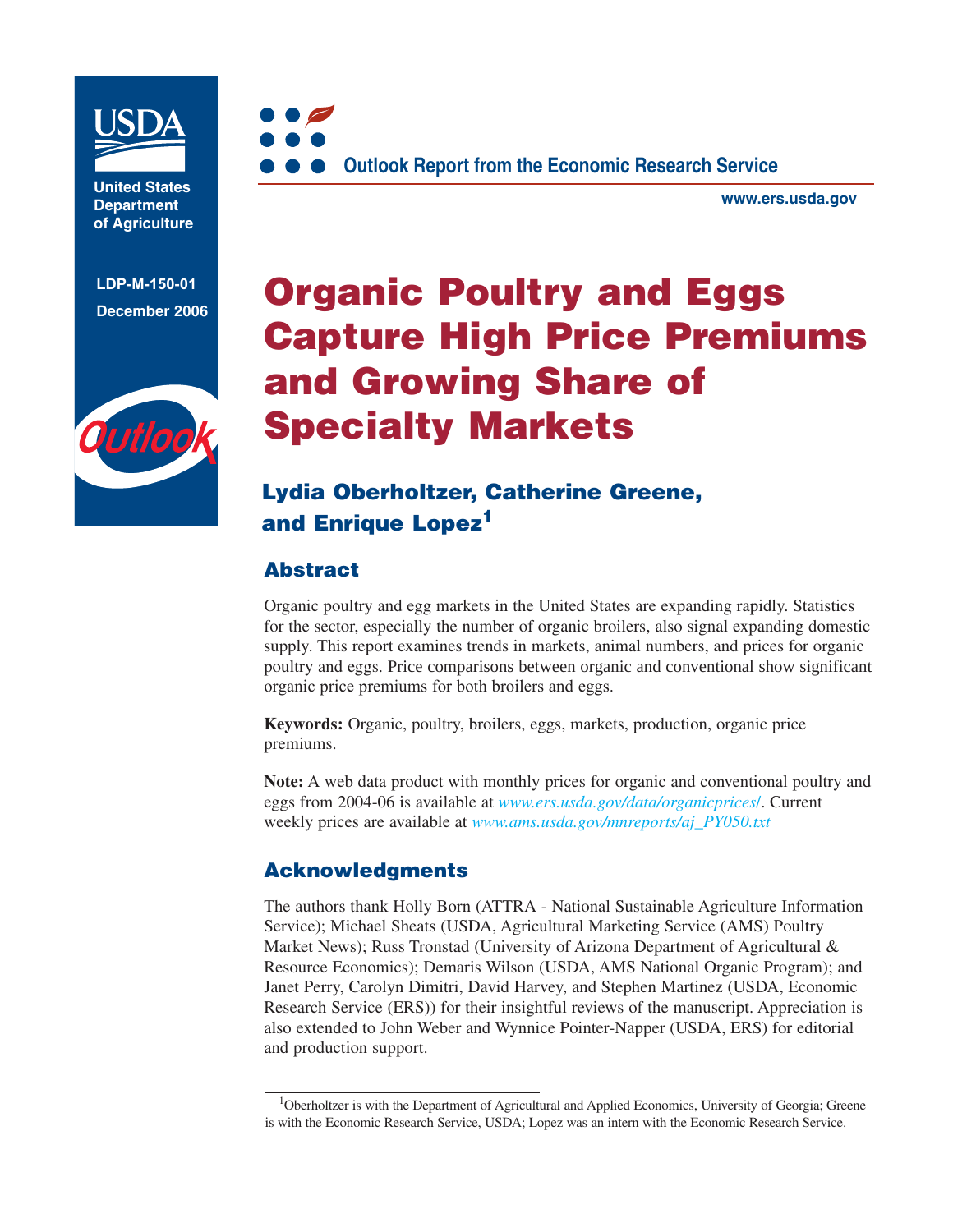## **Introduction**

Eggs and poultry are now among the fastest growing food products in the U.S. organic sector. Organic eggs are widely available in both conventional and natural food supermarkets, and organic chicken is appearing in grocery stores as well. In niche markets, such as farmers' markets, gourmet food shops, and restaurants, customers are offered farm-fresh organic eggs and locally processed organic chicken and poultry products.

USDA's National Organic Program regulates organic products (see box National Organic Standards). USDA allowed the use of an organic label for meat and poultry in 1999, well after other organic food labels were established, and these products are starting to catch up with the rest of the sector. Total U.S. sales of organic foods were estimated at almost \$14 billion in 2005, about 2.5 percent of total U.S. retail food sales. U.S. organic sales have had annual growth rates of about 20 percent since the mid-1990s and are forecast to rise to \$24.4 billion by 2010 (NBJ, 2006). Along with growing sales, organic products have shifted from being a lifestyle choice for a small share of consumers to being consumed at least occasionally by two-thirds of Americans (Hartman Group, 2004; Whole Foods Market, 2005).

Organic poultry and egg sales currently account for a small share of the overall U.S. egg and poultry market. Both markets, however, like much of the organic sector, are growing rapidly, organic poultry in particular. Both sectors are still in their infancy, and many changes are likely as they develop.

This report uses new data from USDA's Agricultural Marketing Service (AMS) to show that price premiums for organic poultry and eggs at the intermediary level<sup>2</sup> were considerable from 2004 through mid-2006. At least in the near term, price premiums will remain high as production struggles to keep pace with fast-growing consumer demand. High costs and shortages of organic feed grains, along with a lack of processing capacity, are limiting the short-term expansion of the organic poultry and egg sector. At the same time, a growing number of consumers cite concerns regarding health issues, the environment, and animal welfare as factors influencing their decisions to purchase organic poultry and eggs, and these individuals are willing to pay the price premiums demanded in the marketplace.

<sup>2</sup>We use this term to describe the level at which prices are paid by the first receiver (such as a retailer, distributor, or manufacturer) to the poultry or egg company. In many cases, the term "wholesale level" could be used.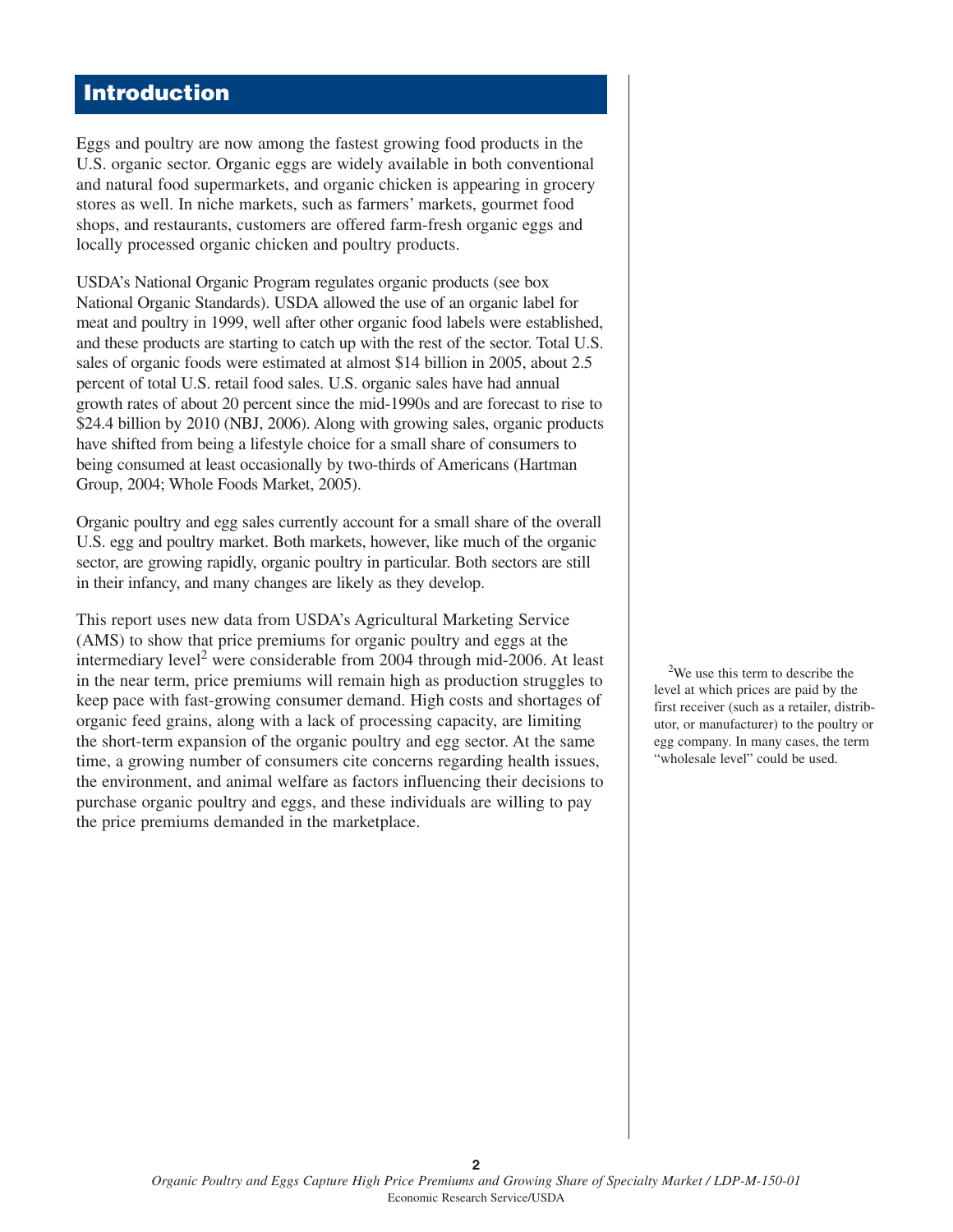#### **National Organic Standards**

Congress passed the Organic Foods Production Act of 1990 to establish national standards for organically produced commodities, and USDA implemented the standards in October 2002. The national organic standards require that organic growers and handlers (including food processors, manufacturers, and some distributors) be certified by State or private agencies/organizations under the uniform standards developed by USDA, unless the farmers and handlers sell less than \$5,000 a year in organic agricultural products. Final retailers of agricultural products that do not process agricultural products are also exempt from certification, but they must meet all of the certified organic handler requirements to maintain the organic integrity of the organic products they sell.

The national organic standards address the methods, practices, and substances used in producing and handling crops, livestock, and processed agricultural products. Although specific practices and materials used by organic operations may vary, the standards require every aspect of organic production and handling to comply with the provisions of the Organic Foods Production Act. Organically produced food cannot be produced using genetic engineering and other excluded methods, sewage sludge, or ionizing radiation. These standards include a national list of approved synthetic, and prohibited nonsynthetic, substances for use in organic production and handling.

The labeling requirements under the national standards apply to raw, fresh, and processed products that contain organic ingredients and are based on the percentage of organic ingredients in a product. Agricultural products labeled "100-percent organic" must contain (excluding water and salt) only organically produced ingredients. Products labeled "organic" must consist of at least 95-percent organically produced ingredients. Products labeled "made with organic ingredients" must contain at least 70-percent organic ingredients. Products with less than 70-percent organic ingredients cannot use the term organic anywhere on the principal display panel but may identify the specific ingredients that are organically produced on the ingredients statement on the information panel. The USDA organic seal the words "USDA organic" inside a circle—may be used on agricultural products that are "100-percent organic" or "organic." A civil penalty of up to \$10,000 per violation can be levied on any person who knowingly sells or labels as organic a product that is not produced and handled in accordance with the regulations.

For further information, visit USDA's Agricultural Marketing Service, National Organic Program website, at *[www.ams.usda.gov/nop/](http://www.ams.usda.gov/nop)*

**3**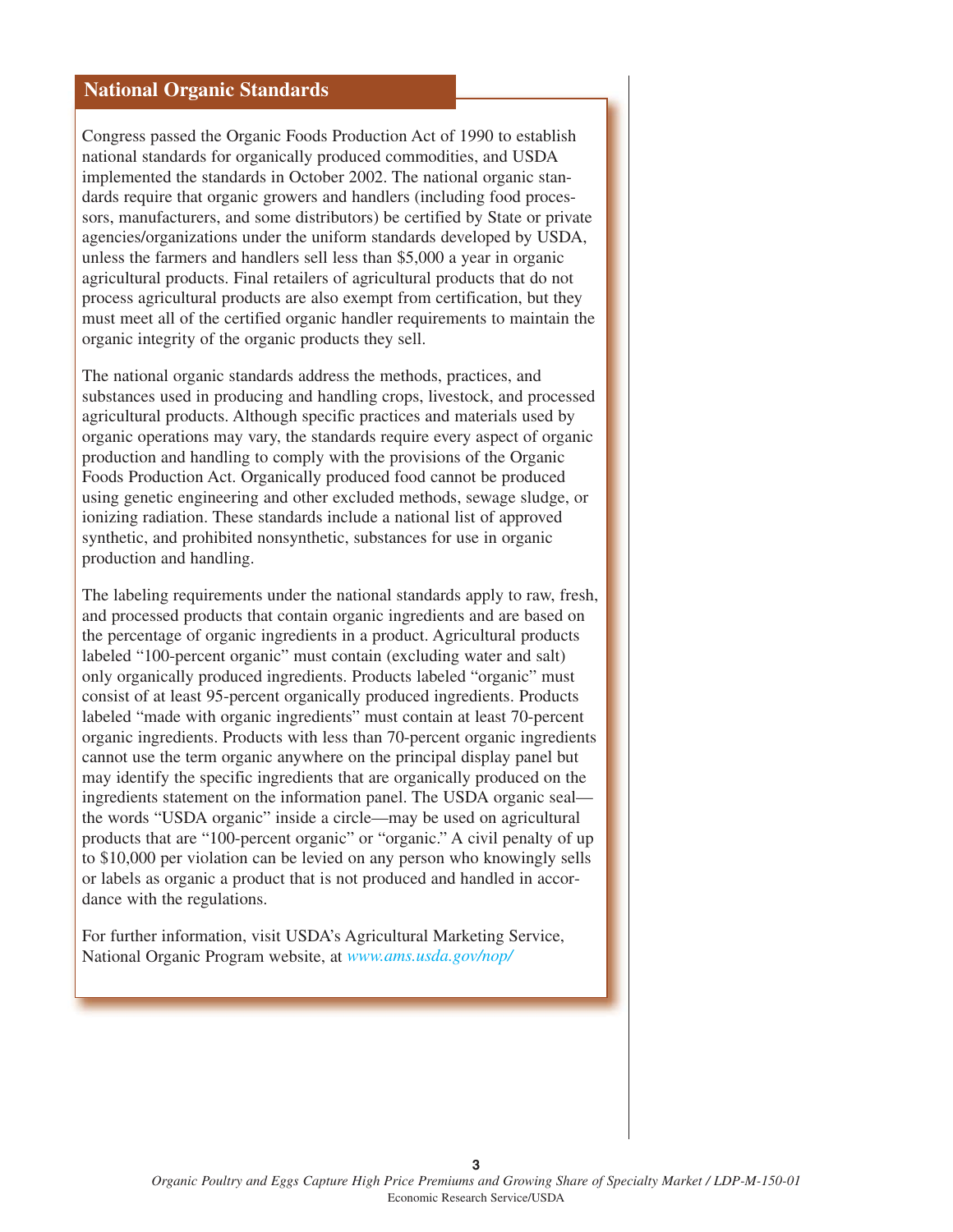## **Organic Poultry Market Overview**

The organic meat sector is currently one of the fastest growing segments of the organic food industry, and poultry accounts for nearly two-thirds of this sector. U.S. retail sales of organic poultry were \$161 million in 2005, well under 1 percent of conventional poultry sales. However, retail sales of organic poultry have almost quadrupled since 2003, and estimates of annual growth rates range from 23 to 38 percent through the end of the decade, with annual sales reaching almost \$600 million by 2010 (NBJ, 2006). Approximately half (51 percent) of organic poultry sales were in natural food stores in 2003, 45 percent in mass market grocery stores (including conventional grocery, mass merchandiser, and club stores), and 4 percent through direct sales and other distribution channels (see box Local Consumer Connections for Organic Poultry and Eggs) (NBJ, 2004). As in the conventional food sector, sales of broilers account for the majority of organic poultry sales.

In a recent international survey, approximately 12 percent of U.S. consumers reported purchasing organic poultry regularly (ACNielsen, 2005). In fact, organic meat and poultry recently became recognized for the first time as a "gateway" organic food (Demeritt, 2004). Organic gateway products, which also include produce, dairy, soy, and baby foods, are perceived as important frontline commodities for the industry. They are often the first organic products to be purchased by consumers and can steer consumers toward purchasing other organic products, such as cereals and snacks.

Drivers of the growth in consumer demand for organic meat include concerns about the use of antibiotics and growth hormones in animal livestock, the environment, and the humane treatment of animals (Demeritt, 2004; NBJ, 2004). The expansion of organic meat sections in natural food stores, the growth of organic meats in deli counters, and the increasing use of organic meats in manufactured products, such as soups and frozen meals, are also boosting demand.

Insufficient supply, however, has been a limiting factor for some supermarkets interested in carrying organic meats (NBJ, 2004). In addition, the presence of competing labels, such as "natural," have historically impacted organic meat sales. Organic meat still faces intense competition from meats labeled "natural," which developed a market before meat was allowed to carry any label of organic and are not required to meet the stringent production standards that USDA set for organic products. However, implementation of the national organic standards in 2002 has heightened interest in organic products, including meat, and is changing the dynamic between organic and natural meat products (see box Labels in the Specialty Poultry and Egg Sectors for more information).

Not much is known about the structure of the organic poultry sector, and the extent to which it may develop. The conventional poultry sector is characterized by a high degree of vertical coordination, in which firms control all or part of the food supply chain, and contracting (see box Conventional Poultry and Egg Production). Although some organic poultry companies are using contracts and coordinating inputs for organic broiler production, prac-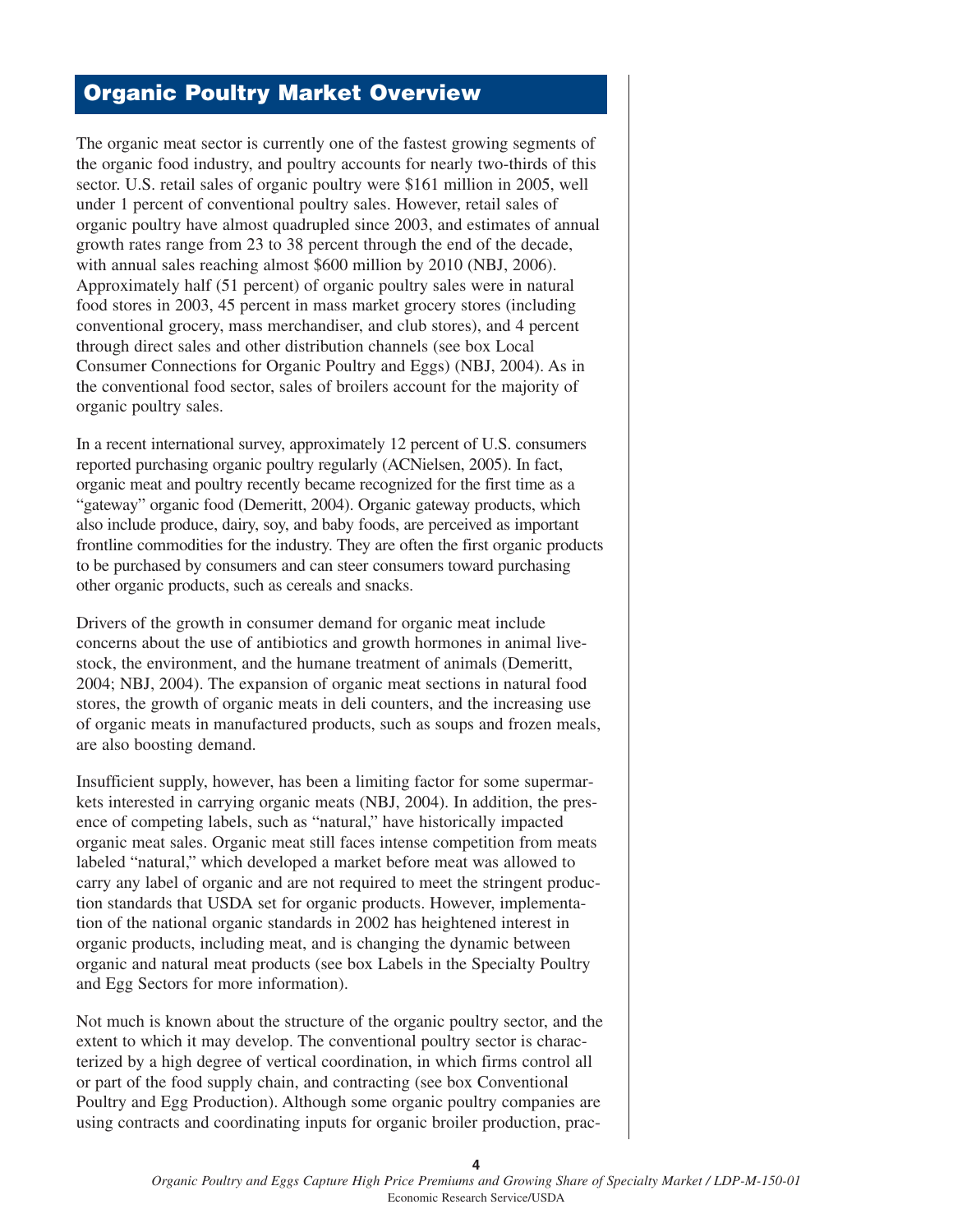#### **Local Consumer Connections for Organic Poultry and Eggs**

As mainstream markets for organic food have expanded in the last decade, with natural food supermarkets increasing in size and number and conventional supermarkets adding organic sections, consumer direct markets have also expanded and broadened product offerings. According to USDA's Agricultural Marketing Service, over a thousand new farmers' markets have started up in the United States during the last decade, bringing the total to over 3,700 markets nationwide (see *[www.ams.usda.gov/farme](http://www.ams.usda.gov/farmersmarkets/) rs[markets](http://www.ams.usda.gov/farmersmarkets/)*). Community-supported agriculture (CSA) farms—farms that sell shares of their food harvest to consumers—have also expanded, from about 800 in the late 1990s to over 1,100 in 2006 (see *[www.csacenter.org](http://www.csacenter.org)*).

Organic chicken and eggs are becoming much more common in these markets as producers expand their organic livestock production. In 2005, the most recent year for which USDA has data, farmers in nearly 35 States were producing certified organic poultry and eggs, compared with only 17 States in 1997 (see [www.ers.usda.gov/data/organic\). Th](http://www.ers.usda.gov/data/organic)e top four States account for 94 percent of organic broiler production and 54 percent of organic layer hen numbers (table 1). Broiler and egg production in these States is likely serving regional and national markets. In the other States, however, organic poultry and egg production is smaller scale and is likely serving mainly local and regional markets. USDA's sustainable agriculture program recently profiled a number of small organic poultry farms in Ohio, Pennsylvania, Idaho, Nebraska, Rhode Island, Texas, and Kentucky (USDA, SARE, 2005). The flocks on these farms ranged from 300 to 3,000 birds, and most farms had vegetable or beef operations as well. The farmers profiled processed their birds locally, some in self-designed onfarm facilities, and have explicitly oriented their operations to address environmental concerns and create better connections with consumers.

In a recent nationwide survey of organic farmers conducted by the Organic Research Farming Foundation, over 40 percent of the respondents indicated that they planned to increase the number of animals in their operation, and over 45 percent planned to increase the volume of organic product they sell directly to consumers, restaurants, and individual stores (Walz, 2004). These farmers are responding to heightened demand for locally grown organic product—a recent survey of farmers' market managers found that demand for organic products was strong or medium in most of the markets surveyed around the country, and that managers felt more organic farmers were needed to meet consumer demand in many States (Kremen et al., 2004).

tices that mimic the conventional sector, supply constraints and the current small size of the sector seem to allow for a market still partly governed by personal relationships.3

The market for organic poultry is also still developing, and many changes at the marketing level are expected. To date, organic poultry companies have

<sup>3</sup>Personal relationships have historically played a key role in organic marketing because they facilitate product quality and consumer assurance. According to the economics literature, in small markets, reputation serves to keep buyers and sellers honest under certain conditions. In small markets, buyers and sellers are unlikely to cheat the other when they have a personal relationship and/or could easily develop a bad reputation, subsequently losing business. As markets become larger and more anonymous, buyers and sellers may not know each other personally and, thus, the potential for cheating increases; in such cases, markets often switch from doing business on a handshake to a more formal system (Milgrom, North, and Weingast, 1990). The personal components of the organic poultry sector were observed at one company we visited. At this company, the organic turkey growers are independent (they buy their own feed, for example) but the processor guarantees a price per pound in advance. When feed costs went up one year, the owner of the processing plant paid more per pound to cover the additional feed costs to the producers.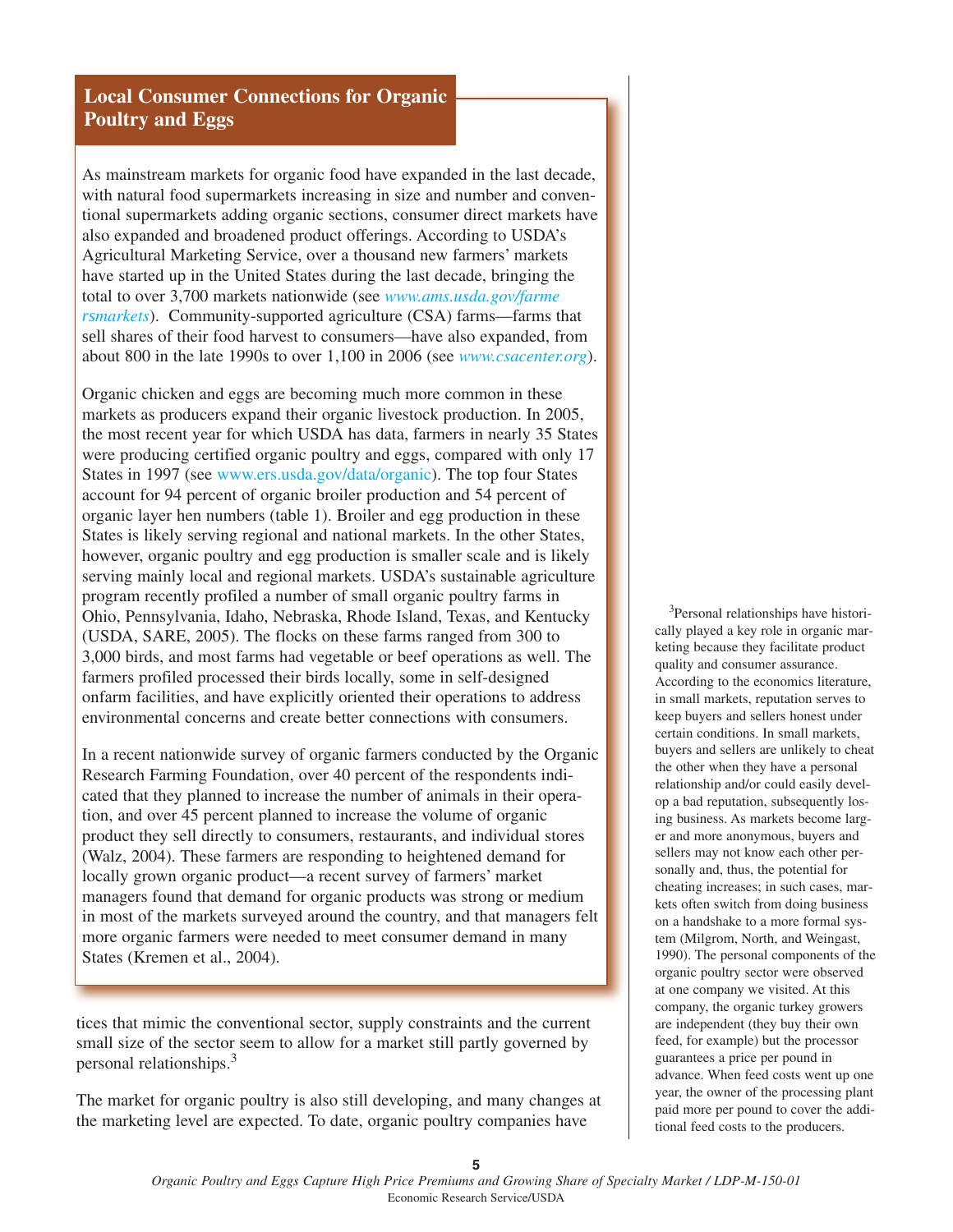#### **Labels in the Specialty Poultry and Egg Sectors**

In addition to the organic label, a number of other mostly process-based labels are used on poultry and eggs. Some of these labels are not regulated at all, while others are regulated to a varying degree by USDA. None are regulated as extensively as the organic label, and only organic is required to be certified by an independent third-party.

Prior to 1999, USDA did not allow meat companies to use the term "organic" anywhere on their meat products. During this period, meat producers developed a "natural" label, which benefited from having to meet minimal USDA requirements. In 1999, USDA's Food Safety and Inspection Service (FSIS) began allowing the label "certified organic by" and the certifier name on the package, but this label has been competing with the natural label, which had already garnered a loyal customer base and market share.

Because of this history, organic meat has the lowest market penetration of the combined natural and organic sales category of any other organic commodity; organic meat accounted for only 9 percent of the total \$771 million in U.S. natural and organic meat and poultry sales in 2003 (NBJ, 2004). In contrast, organic dairy and eggs made up 87 percent of the sales category in 2003.

The heavy use of the natural label, and many other labels, likely leads to some consumer confusion about production practices for organic and nonorganic poultry and eggs. Organic producers are required by USDA to meet all of the practices in the various labels listed in this box, except those in the "pastured poultry" label; however, organic regulations require outdoor access for birds and many organic producers, particularly small-scale producers, manage their birds under a pastured poultry system.

#### USDA, FSIS regulates a number of labels used on poultry (see *[www.fsis.usda.gov/oa/pubs/](http://www.fsis.usda.gov/oa/pubs/lablterm.htm)*

*[lablterm.htm](http://www.fsis.usda.gov/oa/pubs/lablterm.htm)*). Also, USDA's Agricultural Marketing Service recently developed a process-verification program for the poultry industry to provide an independent verification service for specific quality management systems (see *[www.ams.usda.gov/poultry/grading/](http://www.ams.usda.gov/poultry/grading/pvp.htm) [pvp.htm](http://www.ams.usda.gov/poultry/grading/pvp.htm)*). Many companies have expressed interest in developing a process-verified label for poultry and eggs.

#### **Labels regulated by USDA, FSIS**

**Free Range or Free Roaming.** Producers labeling poultry as free range or free roaming must demonstrate to USDA, FSIS that the poultry has been allowed

access to the outside. USDA regulates the label for poultry, but not eggs. No specific amount of time outside or stocking density is required. This label does not require third-party certification.

**Natural.** A product that contains no artificial ingredient or added color and is only minimally processed (a process which does not fundamentally alter the raw product) may be labeled natural. The label must explain the use of the term "natural" (such as no added colorings or artificial ingredients; minimally processed.) Unlike the organic label, the natural label does not have to meet requirements for feed, antibiotic use, or pasture. The label does not require third-party certification.

**No Antibiotics.** Producers may include the terms "no antibiotics added" on labels for poultry products if they have provided sufficient documentation to USDA, FSIS demonstrating that the animals were raised without antibiotics. The label does not require thirdparty certification.

**No Hormones.** USDA does not permit the use of hormones in poultry production. Therefore, the label "no hormones added" cannot be used on the labels of poultry unless it is followed by a statement that says "Federal regulations prohibit the use of hormones." USDA does not allow a "hormone-free" label.

#### **Unregulated labels**

**Cage-Free.** Unlike birds raised for eggs, birds raised for meat are rarely caged prior to transport. Thus, this label on poultry products has virtually no relevance to animal welfare. The label can be helpful to consumers when it is placed on egg cartons, as most conventionally raised laying hens are kept in cages; however, the label does not guarantee that the bird had access to the outdoors. In addition, this term is not regulated by USDA, and the label does not require third-party certification.

**Pastured Poultry.** The term refers to poultry management using a modified free-range system whereby birds are raised on pasture but provided with shelters that can be moved by hand or tractor. Poultry is often moved daily. Chickens can get up to 20 percent of feed from pasture forage in these systems. This term is not regulated by USDA, and the label does not require third-party certification.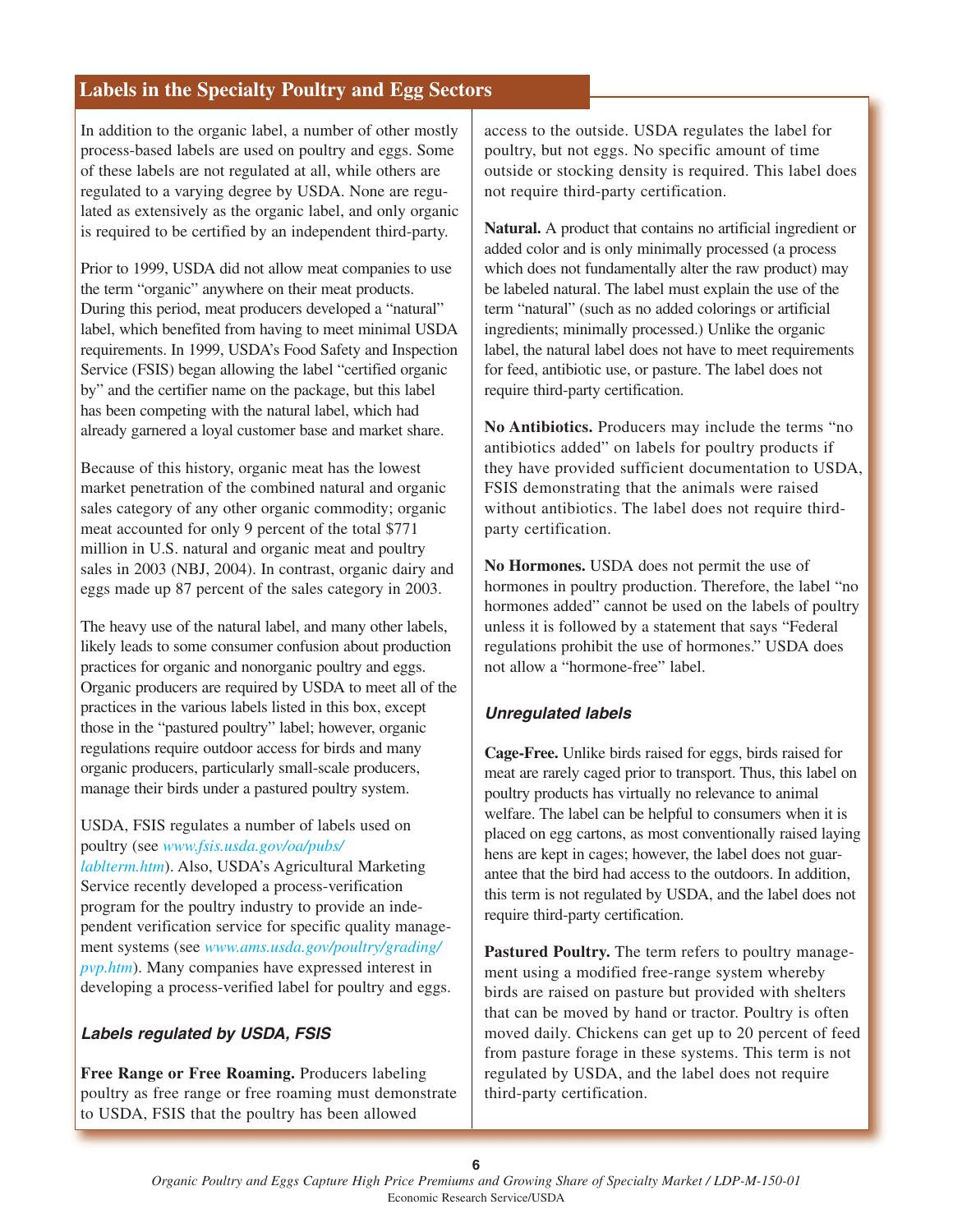#### **Conventional Poultry and Egg Production**

The United States is the world's largest producer of poultry. Broilers account for the majority of the Nation's commercial chicken production, with U.S. retail sales totaling \$43 billion in 2004. In the same year, U.S. farms produced 8.5 billion broilers (USDA, ERS, 2006a; USDA, NASS, 2005). Nearly 100 billion eggs are produced annually in the United States, mostly for human consumption (USDA, ERS, 2006c).

Conventional broiler and egg systems mostly use confined, high-density, mechanized housing. Most broilers are raised on litter in houses of 20,000 and more, while most layers are caged in houses of 40,000-100,000 birds. Unlike organic poultry, conventional poultry do not have access to outdoors or natural light. Most poultry operations raise one species of poultry for a single purpose, for example, hens to produce eggs for human consumption or for breeding purposes, or chickens for meat (Perry, Banker, and Green, 1999).

Production or marketing contracts between growers and processors cover almost 90 percent of U.S. broiler and egg production (MacDonald et al., 2004). For example, in the broiler sector, a grower under contract normally supplies the housing, heating and cooling, feeding, and watering systems, as well as the labor needed for raising the birds. The grower receives a payment per pound of live broilers produced, based on the grower's performance relative to that of other growers. The processor supplies the chicks, feed, and veterinary medicines. The processor schedules transportation of the birds from the farm to the processing plant. Vertical integration, in which companies control and own production from the hatchery and feed mill to processing and marketing, accounts for the remainder of broiler production, approximately 10 percent. Independent broiler production by farmers in the conventional sector is virtually nonexistent.

primarily marketed their products regionally. With the recent growth of the sector, however, it appears that a number of established organic poultry businesses are expanding their production and processing capabilities in terms of both capacity and geographic scope. In addition, at least one national organic company has developed a fresh and frozen poultry line that is distributed nationally. As the industry further expands, it faces such challenges as the lack of smaller-and medium-sized processing facilities, either new or existing, for organic poultry and eggs (Levondoski, 2006). Although some conventional poultry companies, including some of the largest, have introduced organic brand lines over the last few years, all seem to have recently dropped organic production to focus on the "natural" market. As the organic poultry market develops, however, these conventional companies are likely to re-emerge as competitors in the sector.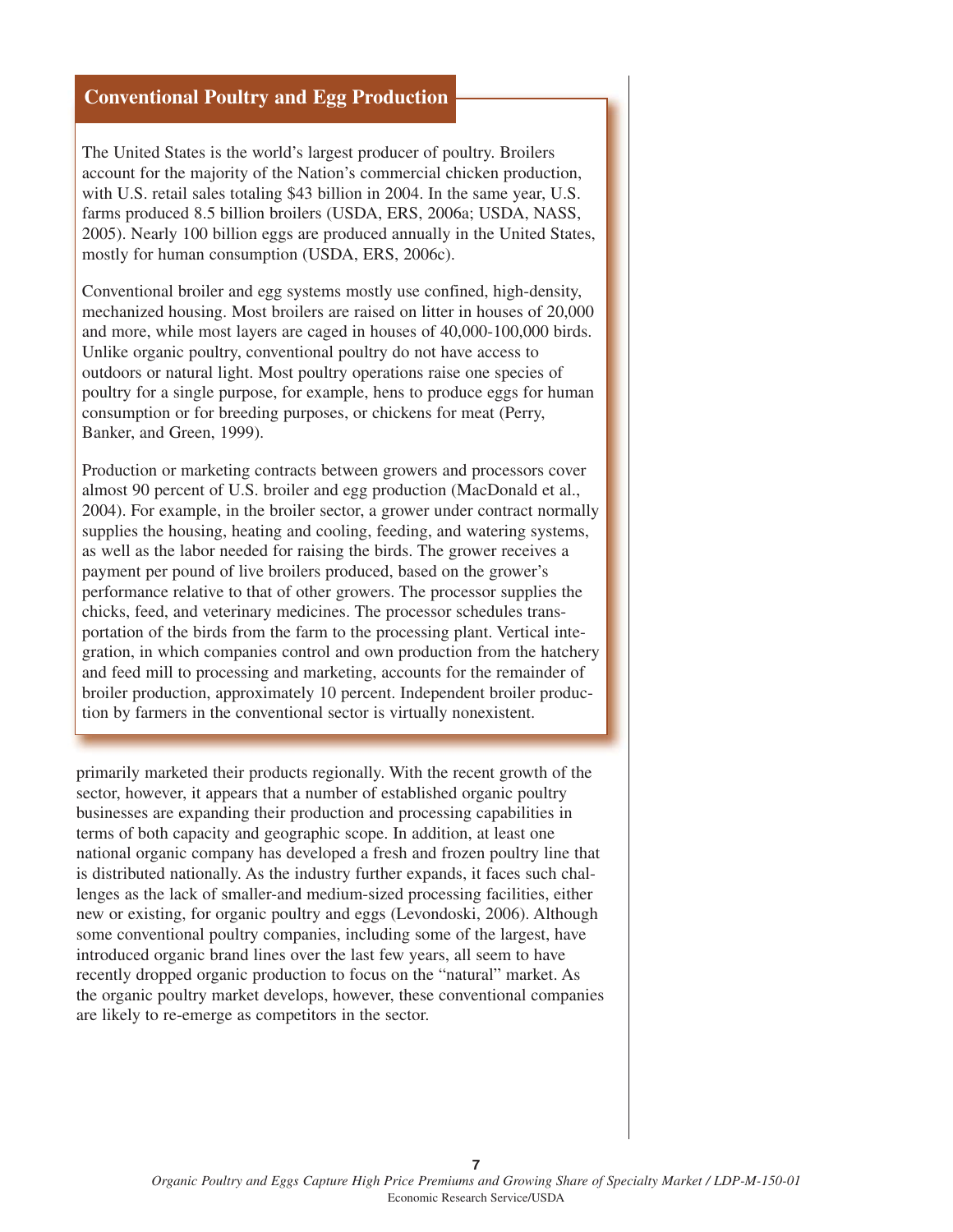## **Organic Egg Market Overview**

Organic eggs have had slower growth rates over the last few years than organic poultry, although with a larger sales base. Organic egg sales were \$161 million in 2005, up from \$140 million in 2004, with an average annual growth rate of 19 percent between 2000 and 2005. Estimated annual growth rates through the end of the decade range from 8 to 13 percent, with annual sales reaching \$263 million (NBJ, 2006). An ERS analysis of ACNielsen Homescan data (retail scanner data for 8,533 households) shows that organic eggs accounted for almost 1 percent of the fresh egg market in 2004. In 2003, consumers purchased 51 percent of organic eggs in massmarket channels, 45 percent in natural food stores, and almost 3 percent direct from the producer or through other channels (NBJ, 2004).

Growth in the specialty egg market is rapid, and organic eggs are the fastest growing part of this sector (NBJ, 2004). Factors boosting demand for organic eggs include consumer concerns for health and animal welfare. In addition, demand for organic eggs is high among consumers who regularly purchase organic items. In one survey, approximately 54 percent of "core" organic consumers reported purchasing organic eggs regularly (Demeritt, 2004), while another survey reported that 15 percent of all consumers purchased organic eggs regularly (ACNielsen, 2005).

Although conventional eggs are the second biggest private label, or house brand, item in the supermarket, organic eggs have historically been sold as branded items (NBJ, 2004). Private labeling of organic eggs, however, seems to be growing (Levondoski, 2006; Sheats, 2006). In addition, the egg sector seems to be increasing its use of the "natural" label, which in this case typically refers to eggs from hens that are fed a vegetarian diet (Sheats, 2006).

Data for organic eggs in 2003 show that the sector is fairly concentrated, with the top five companies holding approximately 55 percent of the market share and the top two companies controlling approximately 33 percent of the market (NBJ, 2004) (fig. 1). The two largest companies are established organic dairy and egg companies with national distribution capabilities. In addition, the list of the top ten egg companies selling organic eggs mostly comprises organic and specialty egg companies, which suggests that for now, conventional egg companies have not significantly expanded into the organic egg sector.

#### **Organic Poultry and Egg Production Systems**

USDA defines organic production as a system that integrates "cultural, biological, and mechanical practices that foster cycling of resources, promote ecological balance, and conserve biodiversity" (USDA, AMS, 2000). Livestock can play an important role in achieving some of these principle aims of organic farming. Organic meat, poultry, and eggs are made from animals raised under organic management and must meet USDA's comprehensive set of requirements for animal health and nutrition (USDA, AMS, 2000). Organic farming is also subject to mandatory third-party certification from a USDA-accredited program.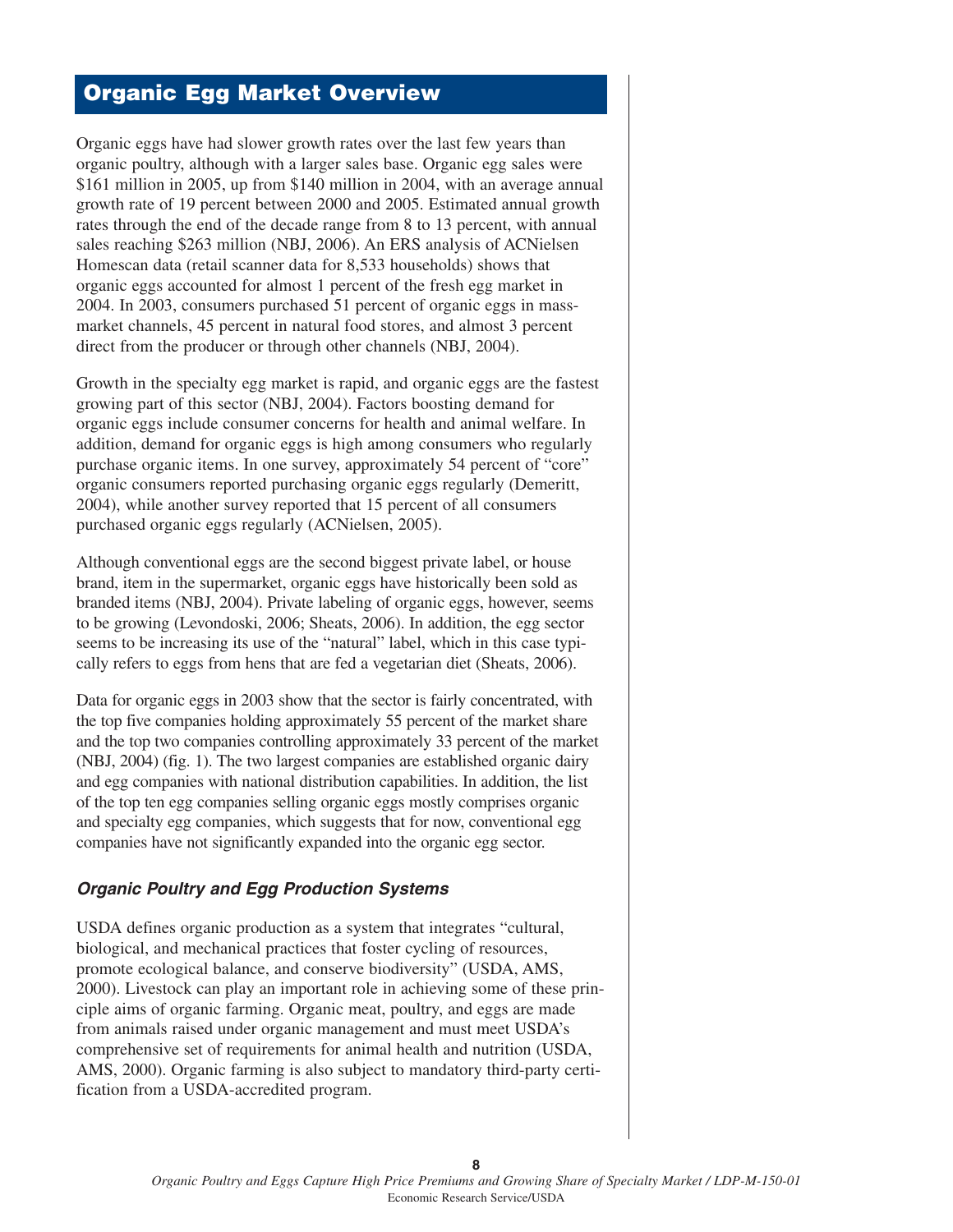#### Figure 1



USDA's organic requirements cover every aspect of poultry and egg production. Organic poultry cannot be given growth-producing hormones (which are prohibited in conventional systems as well) or antibiotics. The animals may receive preventive medical care, such as vaccines, and dietary supplements of vitamins and minerals. They must be fed certified organic feed, free of animal byproducts, or feed on certified organic pasture if raised on a pastured system. Organic poultry and eggs must be processed in plants that are certified to process organic poultry and eggs.

Growers today use many different types of systems to raise organic poultry, from free-range and pastured poultry to permanent poultry houses that allow birds to access the outdoors through paddocks. All organically raised herds and flocks must be raised separate from conventionally raised birds. Poultry must be under continuous organic management from the second day of life; some farmers purchase chicks from a certified organic hatchery while others begin raising the chicks organically when they arrive on the farm. Producers must provide living conditions that accommodate the health and natural behavior of the animals. Animals must have access to the outdoors, shade, exercise areas, fresh air, and direct sunlight suitable to their species and stage of production, but minimum levels of access have not been set. For poultry, indoor confinement must be temporary and justified due to weather, stage of production, health and safety of animal, and risks to soil or water quality. Growers are not allowed to cage organic poultry. Specific rules do not apply to stocking density or flock size. Instead, a certifier evaluates each farm's system to decide whether density is appropriate.

Organic poultry and egg production may be more attractive to producers than some other organic meats because it is easier to move in and out of than other livestock production. Many conventional houses, particularly the older poultry houses, can be converted easily for organic production. Conversion time is not needed for the chicks used in production. If synthetic chemicals have not been used on the pastureland for the previous 3 years, transitioning the land to organic certification is also fairly easy.

Costs of production, however, can be higher in organic production systems than in conventional systems due to a number of factors. The primary difference is the expense of organic feed, which can account for up to 70 percent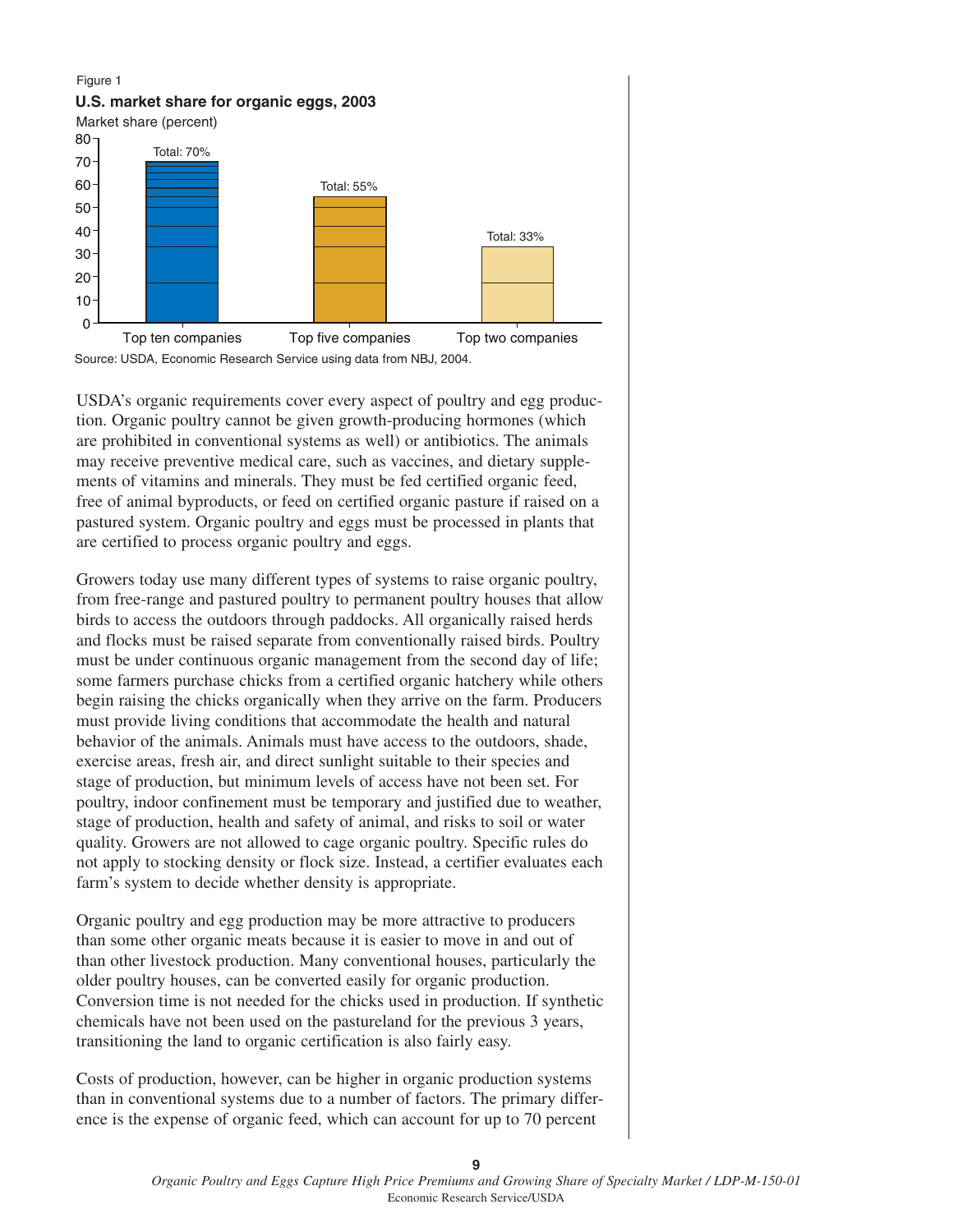of the cost of raising organic chickens. Typically, prices for organic feed grains are about 50-100 percent above conventional feed grain prices (USDA, AMS, 2003). Increasing demand and unfavorable growing conditions, however, have recently resulted in some shortages and even higher prices for organic grain and soybeans in the United States (Born, 2005).

Other differences in the costs of production for organic poultry may result from smaller flock sizes, higher mortality, longer production cycles for broilers, and shorter production cycles for layer hens. While producers are not generally constrained by flock size or stocking density, their concerns for poultry health, which are higher in a system that does not permit the use of antibiotics, often result in considerably fewer chickens per organic facility than per conventional facility. Higher bird mortality in organic systems stems from a number of factors, including predators and disease (Eberly, 2005; Hermansen, Strudsholm, and Horsted, 2004). Broilers are usually raised for a longer period of time in the organic system (7.5-8 weeks) than in the conventional system (5-6 weeks), with fewer flocks raised per year. Due to the high cost of organic feed, organic layer hens are also not typically forced to molt (which extends the productive life of layer hens) as they are in the conventional sector (Levondoski, 2006). Thus, costs for replacement pullets are higher in the organic system because layer hens are replaced more frequently.

USDA first reported organic poultry numbers in 1992, when total organic poultry livestock numbered 61,000 (USDA, ERS, 2006b). Since then, U.S. organic poultry production has increased rapidly, from nearly 800,000 animals in 1997 to over 13 million in 2005 (fig. 2). Much of this growth has come from the broiler sector. In 2005, organic broilers accounted for more than five times the number of organic laying hens in the United States and over three-quarters of all poultry.

#### Figure 2





Source: USDA, Economic Research Service, 2006b: *Organic Agricultural Production in 2005.* Data Product: Table 5. Certified organic livestock. Data on cows, pigs, sheep, chickens and other poultry, by State, 1997 and 2000-2005. Available at *[www.ers.usda.gov/data/organic/](http://www.ers.usda.gov/data/organic)*

> *Organic Poultry and Eggs Capture High Price Premiums and Growing Share of Specialty Market / LDP-M-150-01* Economic Research Service/USDA

**10**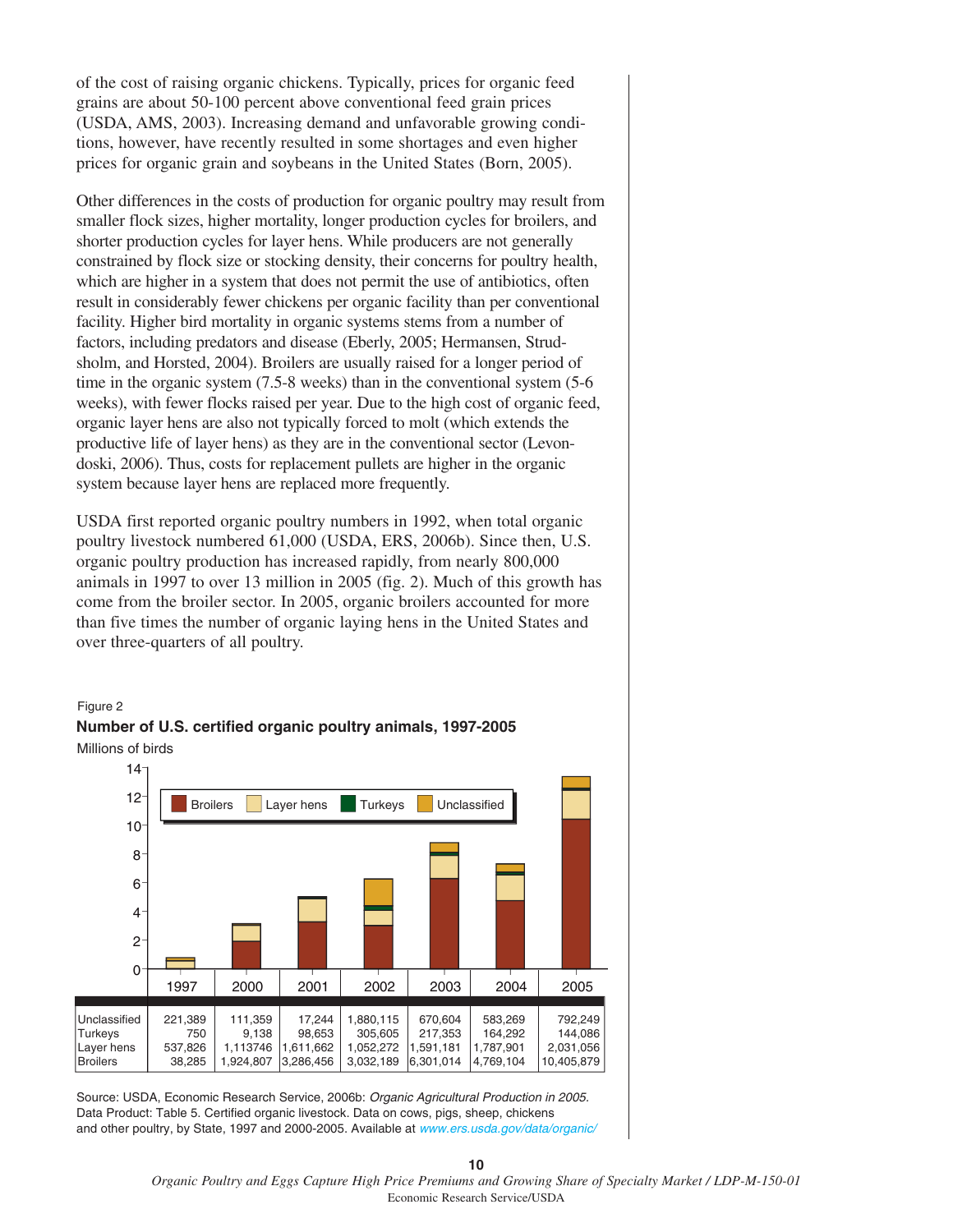The change in geographic location of poultry production from 2000 to 2005 demonstrates the rapid transformations underway in the sector (table 1). Although most segments of the organic poultry sector are highly concentrated geographically, they have become less so over the last 5 years. The top four broiler-producing States accounted for 94 percent of U.S. production in both 2000 and 2005. California, however, has become less dominant in the sector over the last 5 years, decreasing from 62 percent of total organic broiler production in 2000 to 34 percent in 2005. Pennsylvania and Nebraska increased organic broiler production substantially since 2000, accounting for 29 and 23 percent of total production, respectively, in 2005. North Carolina and Oklahoma, both top ranking States for organic broiler production in 2000, saw decreases in animal numbers by 2005, with North Carolina ranking 5th in production (with almost 300,000 animals) and Oklahoma ranking 19th out of 29 organic broiler-producing States (with 1,100 animals).

Production of organic layer hens is less geographically concentrated than production of both broilers and turkeys, with the top four States accounting for 54 percent of U.S. production in 2005 (down from 73 percent in 2000). The total share of production by State also became less geographically concentrated over the period, with North Carolina (the top State in both 2000 and 2005) decreasing its overall share from 42 percent to 15 percent. Iowa significantly increased its organic layer hen numbers from 2000 to 2005, while Virginia, a top State in 2000, ranked sixth in 2005 with 119,175 organic layer hens.

Although organic turkey production is heavily concentrated, with 97 percent of production attributed to the top four States (up from 93 percent in 2000),

| Table 1 |  |                                                               |  |  |
|---------|--|---------------------------------------------------------------|--|--|
|         |  | Top four States for organic poultry production, 2000 and 2005 |  |  |

| <b>State</b>          | Animals produced<br>in 2000 | Share of U.S.<br>organic production | State           | Animals produced<br>in 2005 | Share of U.S.<br>organic production |
|-----------------------|-----------------------------|-------------------------------------|-----------------|-----------------------------|-------------------------------------|
|                       | <b>Number</b>               | Percent                             |                 | <b>Number</b>               | Percent                             |
| <b>Broilers</b>       |                             |                                     | <b>Broilers</b> |                             |                                     |
| California            | 1,200,000                   | 62                                  | California      | 3,567,425                   | 34                                  |
| North Carolina        | 410,242                     | 21                                  | Pennsylvania    | 2,880,800                   | 28                                  |
| Oklahoma              | 140,000                     | 7                                   | Nebraska        | 2,435,546                   | 23                                  |
| Iowa                  | 69,170                      | 4                                   | Iowa            | 886,280                     | 9                                   |
| Total                 | 1,819,412                   | 94                                  | Total           | 9,770,051                   | 94                                  |
| Layer hens            |                             |                                     | Layer hens      |                             |                                     |
| North Carolina        | 462,576                     | 42                                  | North Carolina  | 301,500                     | 15                                  |
| Pennsylvania          | 148,079                     | 13                                  | California      | 281,070                     | 14                                  |
| California            | 116,608                     | 10                                  | Pennsylvania    | 273,986                     | 13                                  |
| Virginia              | 93,680                      | 8                                   | Iowa            | 242,526                     | 12                                  |
| Total                 | 820,943                     | 73                                  | Total           | 1,099,082                   | 54                                  |
| <b>Turkeys</b>        |                             |                                     | <b>Turkeys</b>  |                             |                                     |
| California            | 7,664                       | 84                                  | Michigan        | 56,729                      | 39                                  |
| New Mexico            | 500                         | 5                                   | Pennsylvania    | 48,815                      | 34                                  |
| Ohio                  | 210                         | 2                                   | California      | 18,025                      | 13                                  |
| Iowa/Pennsylvania (T) | 200                         | 2                                   | Iowa            | 15,260                      | 11                                  |
| Total                 | 8,574                       | 93                                  | Total           | 138,829                     | 97                                  |

Note: The number of organic eggs produced in the United States is currently not tracked; however, the number of organic layer hens provides an indication of the level of production. Although the data have limitations, ACNielsen data can be used to track organic egg sales at the retail level.

Source: USDA, ERS, 2006b: Organic Agricultural Production in 2005. Data Product: Table 5. Certified organic livestock. Data on cows, pigs, sheep, chickens and other poultry, by State, 1997 and 2000-2005. Available at [www.ers.usda.gov/data/organic/](http://www.ers.usda.gov/data/organic)

*Organic Poultry and Eggs Capture High Price Premiums and Growing Share of Specialty Market / LDP-M-150-01* Economic Research Service/USDA

**11**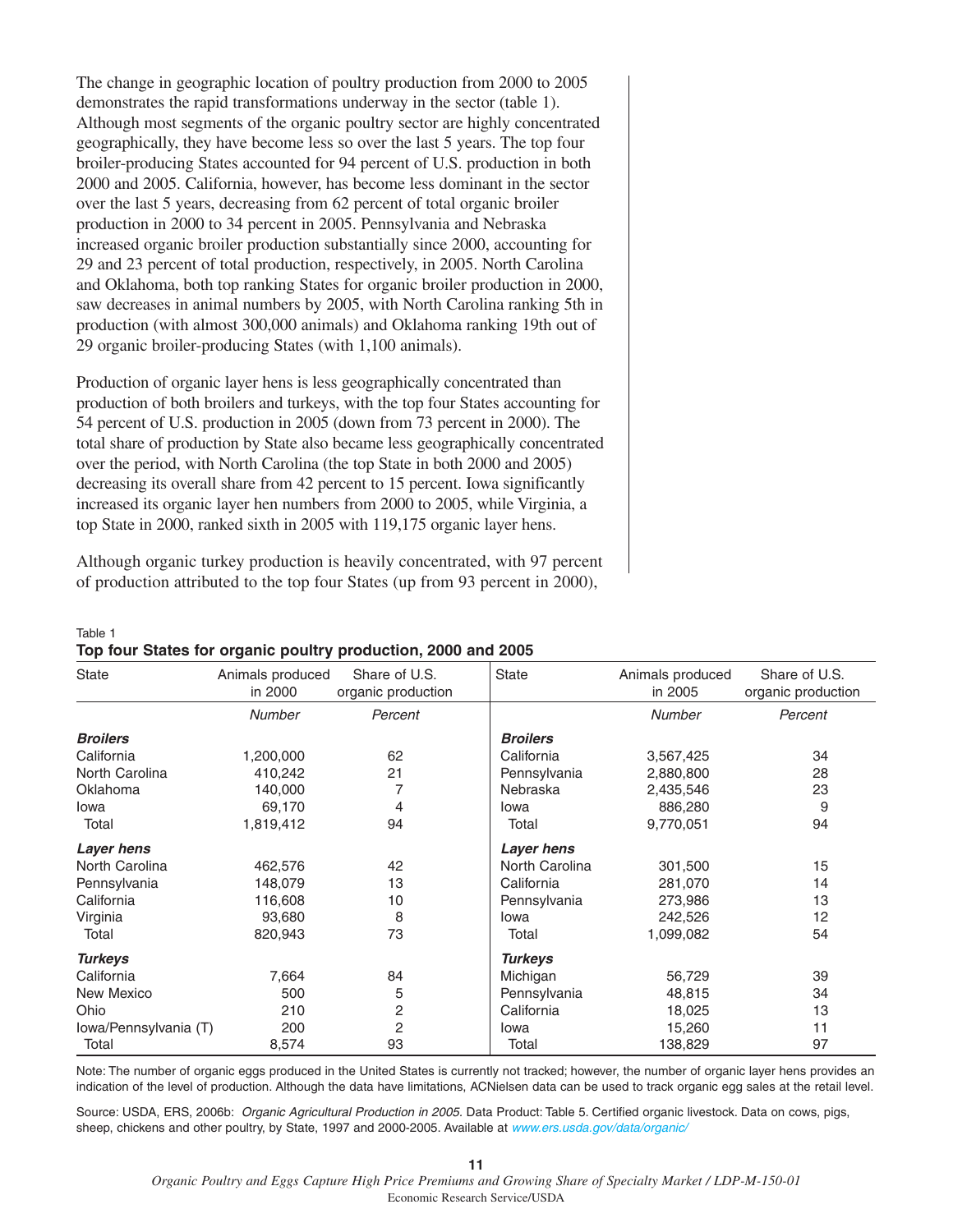concentration among the States has decreased. In 2000, California accounted for 84 percent of total organic turkey production, falling to 13 percent by 2005. Michigan, Pennsylvania, and Iowa all increased their organic turkey numbers substantially from 2000 to 2005, accounting for 39, 34, and 11 percent of all organic turkey production, respectively.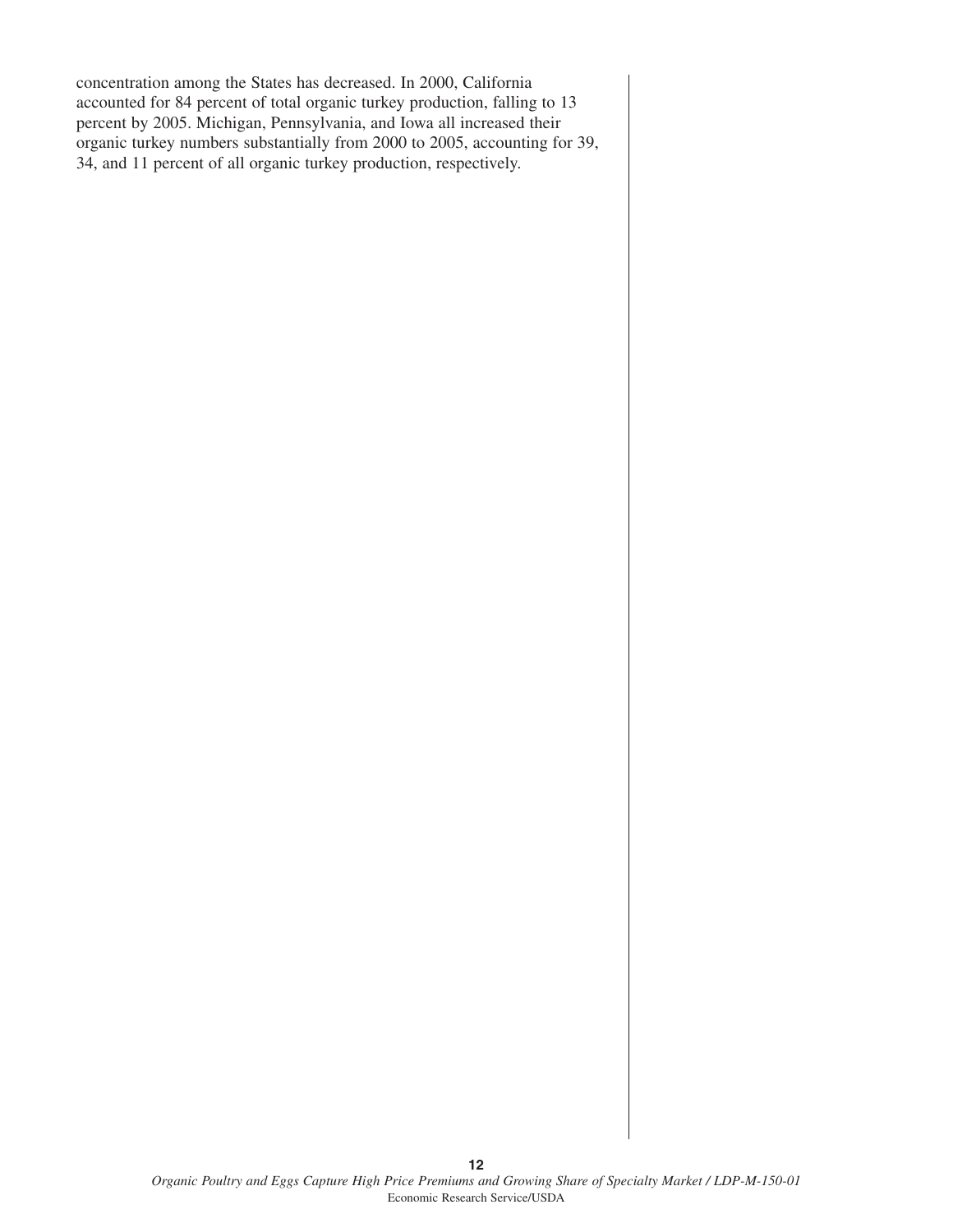## **Price Premiums for Organic Eggs and Poultry**

Over the last decade, price premiums for organic products (or the price difference between organic and comparable conventional products) have contributed to growth in certified organic farmland. Most organic products sell for a premium over comparable conventional products, due in part to higher production, processing, procurement, and distribution costs relative to those of conventional products. In addition, organically produced foods have extra costs associated with product certification and segregation that carry all the way through the food chain. Another contributing factor to price premiums is the relative levels of supply and demand for organic products, which contribute to higher profits for organic farmers.<sup>4</sup> Lastly, organic consumers perceive that organic food provides environmental and health benefits and, thus, are willing to pay a higher price (Onozaka et al., 2006).

Systematic collection of price data for organic products in the United States has been limited until recently, preventing researchers from conducting indepth analyses of market trends in prices, margins, and price premiums between organic and conventional products. Understanding these trends can provide insight into relative changes in the demand and supply of organic products, including a clearer sense of the maturity of the markets, and allow an examination of whether the growth rates in organic sales of the recent past are likely to continue. Only a handful of studies (Glaser et al., 1998; Glaser and Thompson, 2000; Greene and Calvin, 1997; Oberholtzer, Dimitri and Greene, 2005; Ro and Frechette, 2001; Sok and Glaser, 2001; Streff and Dobbs, 2004; Vandeman, 1998) have examined price premiums—primarily farmgate and wholesale<sup>5</sup>—at specific points in time; these studies have shown significant organic premiums for fruits, vegetables, grains, and milk in the 1990s and beyond.

Organic price data for eggs and poultry at the intermediary level became available in USDA AMS's *Market News Reports* starting in January 2004 (USDA, AMS,  $2005b$ ).<sup>6</sup> The report tracks the prices paid to the poultry or egg companies by the first receiver (or that entity that purchases the product from the companies, such as a retailer, distributor, or manufacturer). Prices include all types of transactions, including contract and spot market. AMS price data for organic poultry and eggs are reported weekly as a range of high and low prices. The monthly prices used in this report are simple averages of the reported high and low prices. Only prices for brown eggs are currently reported by AMS since the majority of the organic egg market comprises brown eggs. In 2005, AMS received organic poultry prices from 18 companies and egg prices from 14 companies.

The price data for conventional poultry are reported weekly and reflect a 12 city composite weighted average. Like the organic price data, the conventional price data reported by AMS represent the price paid by the first receiver to the poultry or egg companies. Prices for conventional shell eggs are for white eggs, and are a combined regional price. For both conventional poultry and eggs, the monthly prices used in this report are averages of the weekly prices reported by AMS.

<sup>4</sup>Any part of the price premium that may be due to differential production and handling costs will be maintained as the market grows. Additional research is needed to understand the components of the organic price premium.

<sup>5</sup>Limited data on wholesale prices for organic products are available from USDA and private sources. USDA Agricultural Marketing Service (AMS) Market News Reports includes wholesale prices for organic items when available in its daily wholesale fruit and vegetable reports, which cover terminal markets in 15 U.S. cities. Organic produce prices first appeared in the *Boston Wholesale Fruit and Vegetable Report and Philadelphia Wholesale Fruit and Vegetable Report* in 1992. Since then, AMS's Market News Reports has included organic prices in a number of other wholesale markets on a sporadic basis (see *[www.ers.usda.gov/data/](http://www.ers.usda.gov/data/organicprices/) organicprices/*).

<sup>6</sup>AMS has also started reporting weekly retail prices for organic eggs in late 2005 (USDA, AMS 2006) and chicken items in late 2006. For the short span of price reporting available for eggs (October 2005 to February 2006), price premiums for organic eggs at the retail level were usually well above 200 percent, peaking at 428 percent. In addition, ERS analysis of ACNielsen Homescan egg data for 2003 revealed an average 183 percent organic price premium for a dozen eggs at the retail level.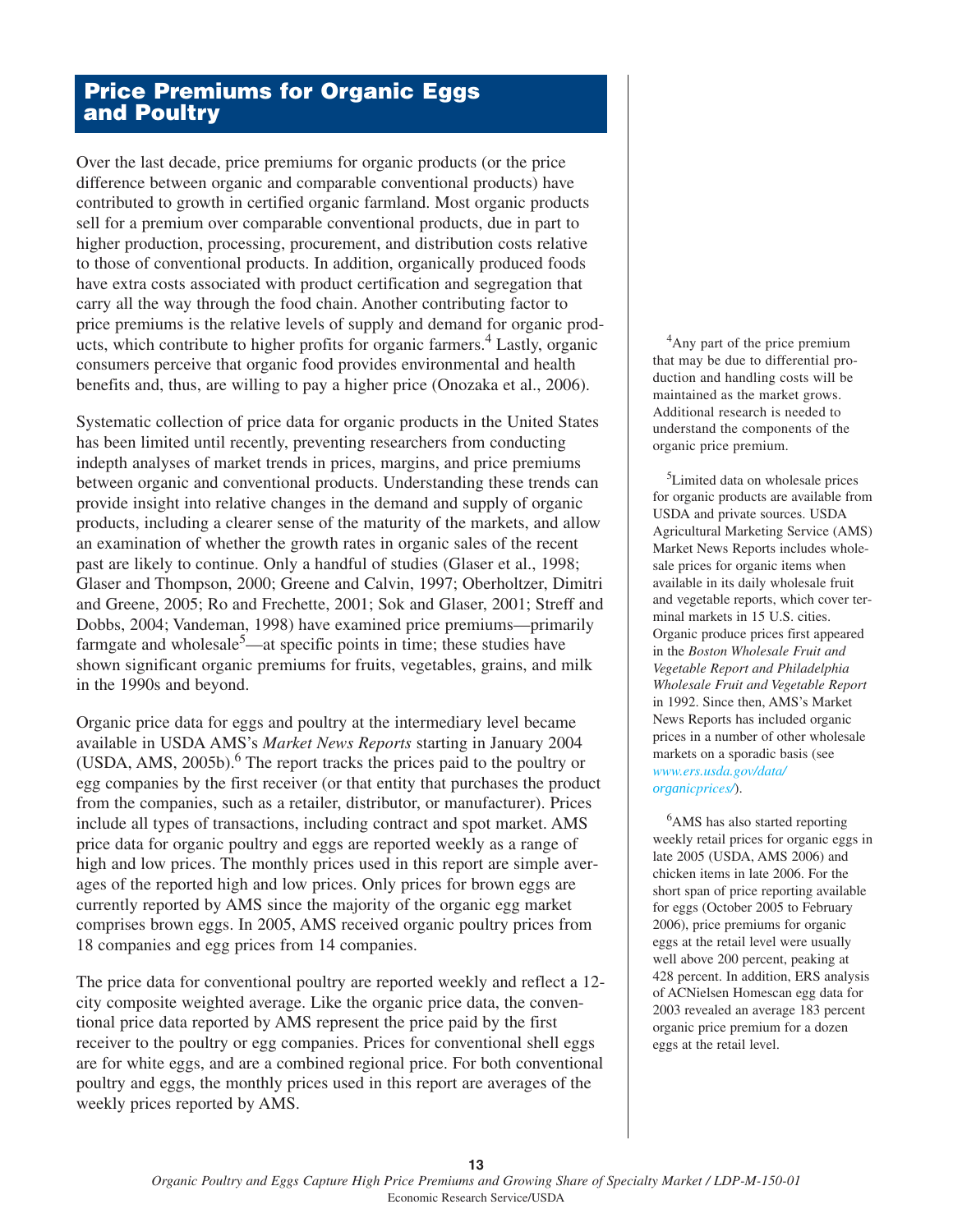The average quarterly price premiums for organic broilers ranged from 169 percent in the second quarter of 2004 to 262 percent in the second quarter of 2006 (fig. 3). The overall average price premium for the period January 2004 through June 2006 was 200 percent. Prices for organic broilers, as reported by AMS, held steady at an average of \$2.17 per pound from July 2004 through early 2006, with a range of \$1.89 to \$2.45. Average prices for conventional broilers, on the other hand, ranged from \$0.59 to \$0.82 per pound during the same period.

The constant level maintained by organic prices may stem from the use of formal or informal contracts for organic broiler meat between the first receiver (such as a retailer or manufacturer) and the companies supplying the organic broilers. Given the low level of supply in the market, and growing consumer demand, it is likely that first receivers are willing to pay high prices to secure a steady supply of organic broiler meat. In addition, anecdotal evidence suggests that poultry companies believe that the market cannot bear higher prices than currently exist. Clearly, the supply of organic broilers relative to demand does not appear to have grown large enough yet to exert downward pressure on prices.

Price differences for conventional and organic eggs tend to be higher and more variable than those for conventional and organic poultry due to more variability on the part of conventional shell egg prices (fig. 4). From 2004 through mid-2006, price premiums for organic shell eggs ranged from 113 percent in the first quarter of 2004 to a high of 414 percent in the second quarter of 2005. The average price premium over the entire period was 278 percent. Like prices for organic broilers, prices for organic eggs held steady at an average of \$2.34 per dozen from July 2004 through June 2006, with a

Figure 3



## **First receiver prices and quarterly price premiums for organic whole broilers, 2004-06**

Note: Price premiums are shown as percentages. Quarterly price premiums are calculated by averaging monthly organic prices and conventional prices. Organic price premiums are calculated by subtracting the conventional price from the organic price and dividing the difference by the conventional price.

Source: USDA, Economic Research Service using data from USDA, AMS, 2005a-b.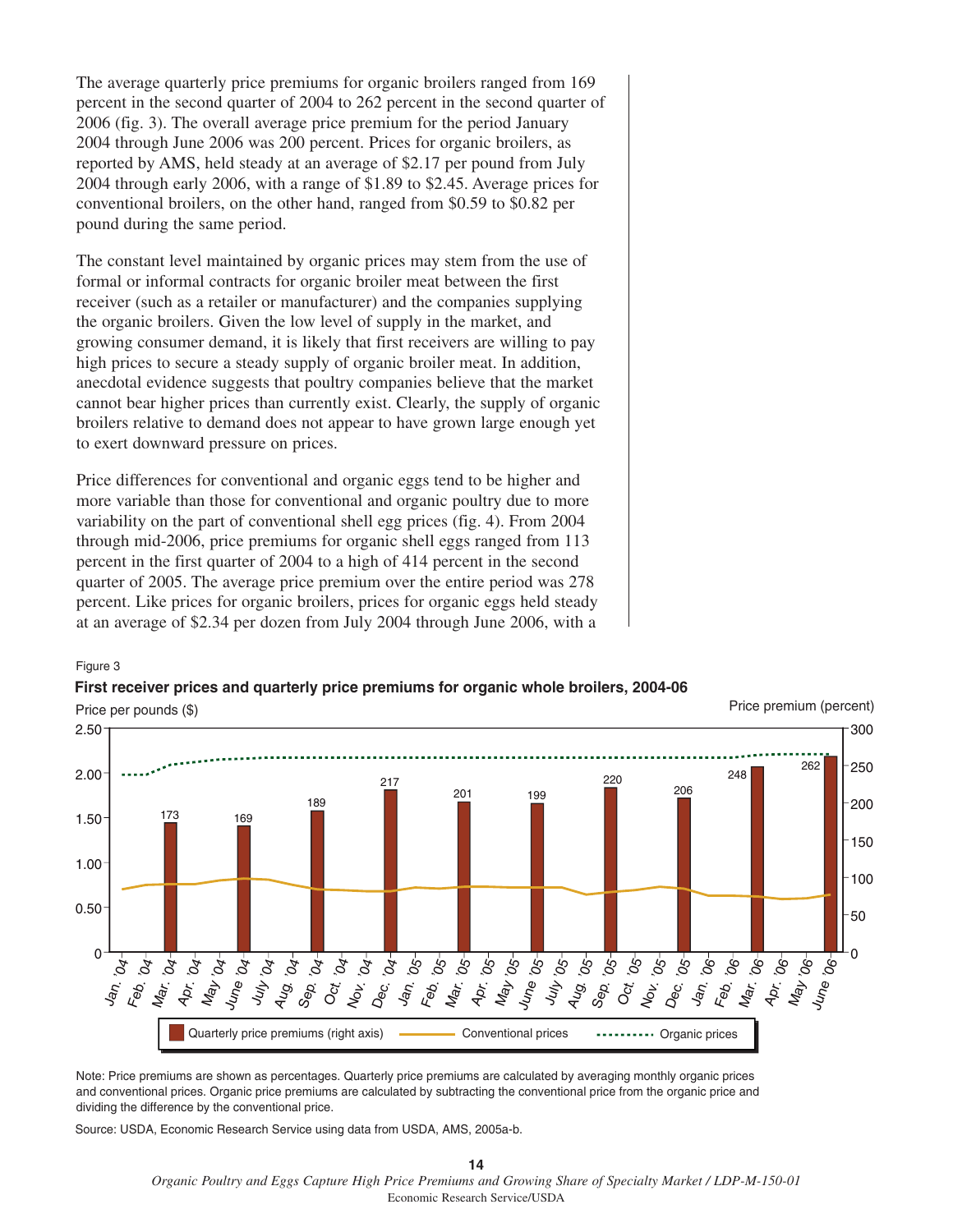#### Figure 4 **First receiver prices and quarterly premiums for organic large eggs, 2004-06**

Price per dozen (\$)

Price premium (percent)



Note: Price premiums are shown as percentages. Quarterly price premiums are calculated by averaging monthly organic prices and conventional prices. Organic price premiums are calculated by subtracting the conventional price from the organic price and dividing the difference by the conventional price.

Source: USDA, Economic Research Service using data from USDA, AMS, 2005b-c.

constant range of \$2.17 to  $$2.50<sup>7</sup>$  Average prices for conventional eggs, on the other hand, ranged from \$0.43 per dozen to an historical high of \$1.14 per dozen during the same period.

#### **A Maturing Industry Will Likely Face Many Changes**

Despite steady prices for organic poultry and eggs over the last few years, other evidence suggests that the organic poultry and egg sectors are in a state of flux created by rapid growth and will likely remain so until the industry and market matures. While the organic poultry market is less developed than the organic egg market, it is on the frontline of growth in the sector. Industry analysts expect annual retail sales of organic poultry to double those of organic eggs by the end of the decade. Organic broiler production has already undergone significant change over the last 5 years. Continued sharp growth in consumer demand will likely influence the production, processing, and marketing of organic poultry considerably. The continued expansion of organic poultry and egg products into mass market grocery stores, and the introduction of organic brands by conventional firms, also has strong potential to impact both the supply and prices for organic poultry and eggs. In the near term, however, price premiums will likely remain high as production struggles to catch up with fastgrowing consumer demand.

<sup>7</sup>The constant prices for organic poultry and eggs are noteworthy. Price reports are provided by a large sample of the sector (18 companies for organic poultry and 14 companies for organic eggs). In addition, the price data were studied in detail and discussed at length with personnel from the reporting agency. This suggests that the price data accurately reflect the range of prices by the first receivers for organic poultry and eggs. One limitation of the organic price data, however, is that the prices may not represent what most companies receive because the prices are not weighted on the basis of quantities sold but are simple highs and lows. The *Market News Reports* also include a "mostly" range of prices; analysis of these prices showed similar average price patterns as those from the overall price range. See USDA, AMS website on *Market News Reports* for more information: *[www.ams.usda.gov/marketnews.htm](http://www.ams.usda.gov/marketnews.htm)*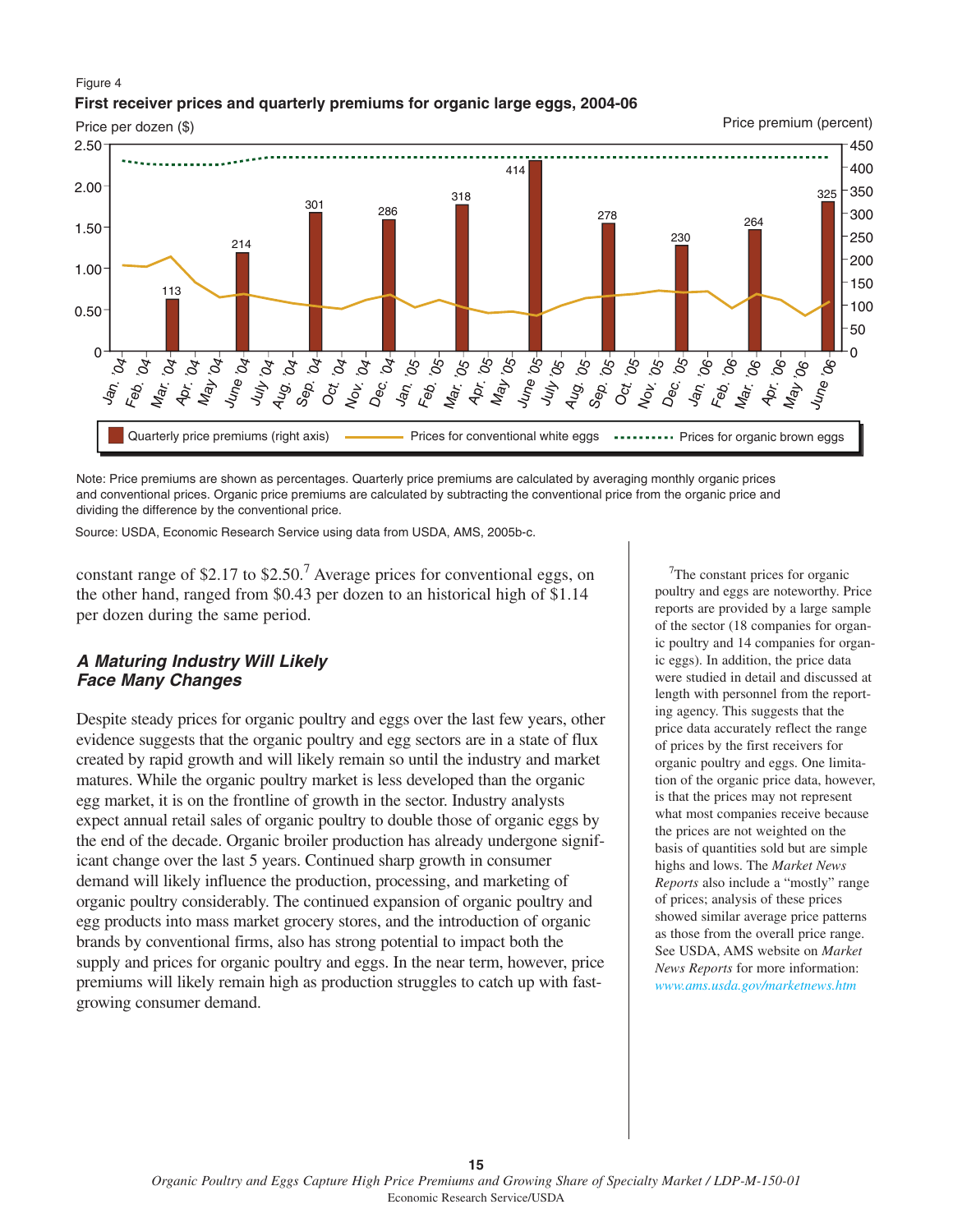#### **References**

- ACNielsen. 2005. *Organic and Functional Foods Have Plenty of Room to Grow, According to New ACNielsen Global Study.* December. Available at *[http://us.acnielsen](http://www.ers.usda.gov/data/organicprices/).com/news/*
- Born, H. 2005. *Marketing Organic Grains: Marketing, Business, and Risk Management.* ATTRA Publication #CT154. Appropriate Technology Transfer for Rural Areas, National Center for Appropriate Technology. January. Available at

*[http://attra.ncat.org/attra-pub/marketingorganicgrains](http://attra.ncat.org/attra-pub/marketingorganicgrains.html#ref11).html#ref11*

- Demerrit, L. 2004. "Organic Pathways," *[N]sight* 6(2). Belleview, WA. Hartman Group, Inc.
- Eberly, B. 2005. Personal communication. Owner, Eberly Poultry. Stevens, PA.
- Glaser, L., B. Krissoff, A. Lengyel, and K. Sheehan. 1998. "Demand for Frozen Vegetables: A Comparison of Organic and Conventional Products," *Vegetables and Specialties Situation and Outlook.* VGS-276. U.S. Department of Agriculture, Economic Research Service. November.
- Glaser L., and G. Thompson. 2000. "Demand for Organic and Conventional Beverage Milk." Paper presented at the Western Agricultural Economics Association Annual Meetings.
- Greene, C., and L. Calvin. 1997. "'Organically Grown' Vegetables: U.S. Acreage and Markets Expand During the 1990s," *Vegetables and Specialties Situation and Outlook.* VGS-271. U.S. Department of Agriculture, Economic Research Service. May.
- Hartman Group. 2004. *Organic Food and Beverage Trends, 2004.* Bellevue, WA.
- Hermansen, J., K. Strudsholm, and K. Horsted. 2004. "Integration of Organic Animal Production into Land Use with Special Reference to Swine and Poultry," *Livestock Production Science* 90:11-26.
- Kremen, A., C. Greene, and J. Hanson, 2004. *Organic Produce, Price Premiums, and Eco-Labeling in U.S. Farmers' Markets.* Outlook Report No. VGS-301-01. U.S. Department of Agriculture, Economic Research Service. April. Available at *[www.ers.usda.gov/publications/vgs/apr04/vgs30101/](http://www.ers.usda.gov/publications/vgs/apr04/vgs30101)*
- Levondoski, N. 2006. Personal communication. Organic Valley. La Farge, Wisconsin.
- MacDonald, J., J. Perry, M. Ahearn, D. Banker, W. Chambers, C. Dimitri, N. Key, K. Nelson, and L. Southard. 2004. *Contracts, Markets, and Prices: Organizing the Production and Use of Agricultural Commodities.* Agricultural Economic Report 837. U.S. Department of Agriculture, Economic Research Service. November. Available at *[www.ers.usda.gov/publications/aer837/](http://www.ers.usda.gov/publications/aer837)*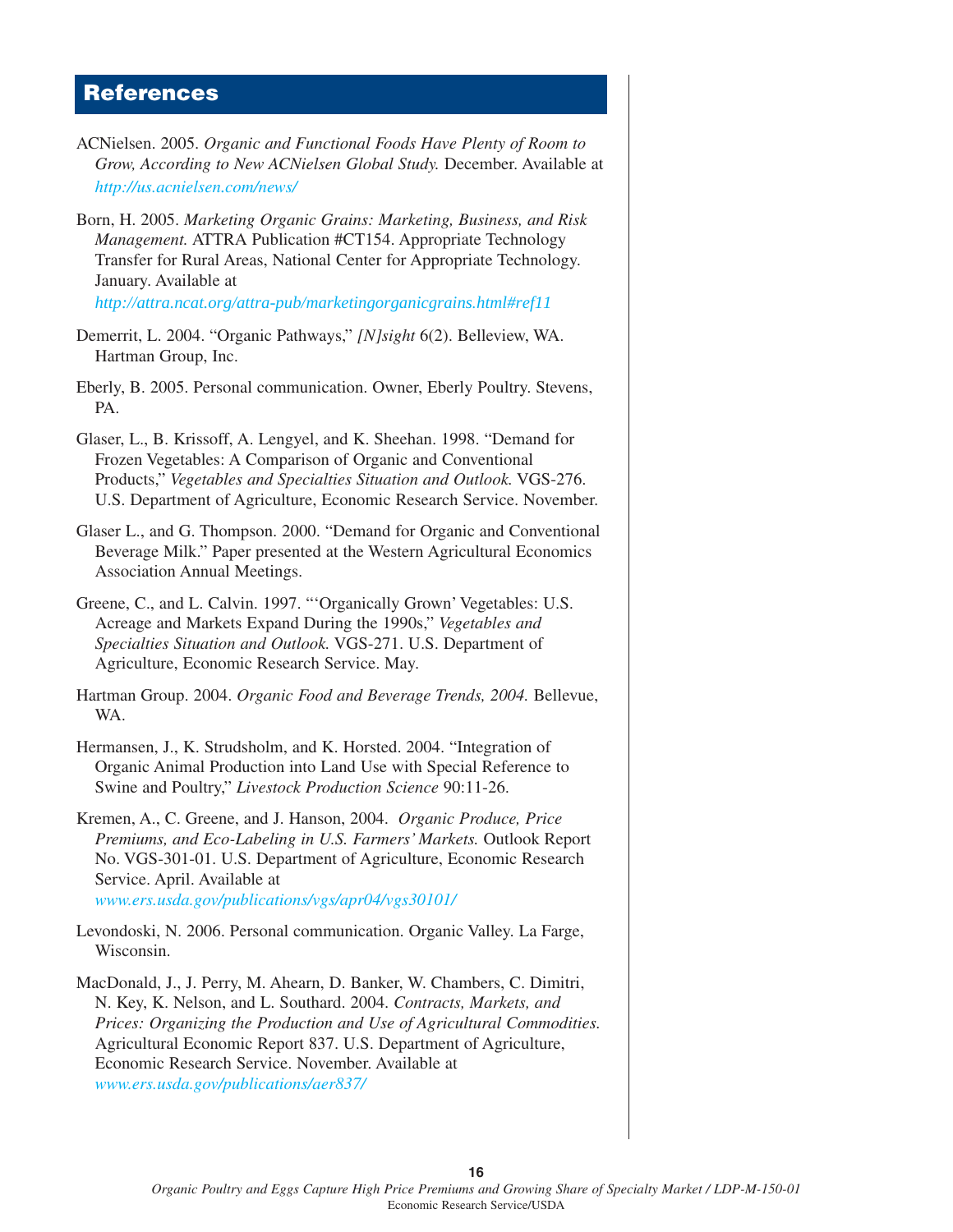| Milgrom, Paul R., Douglass C. North, and Barry R. Weingast. "The Role of<br>Institutions in the Revival of Trade: The Law Merchant, Private Judges, and<br>the Champagne Fairs," <i>Economics and Politics</i> 2, No. 1 (1990): 1 - 23.                                          |
|----------------------------------------------------------------------------------------------------------------------------------------------------------------------------------------------------------------------------------------------------------------------------------|
| Nutrition Business Journal (NBJ). 2006. U.S. Organic Food Sales (\$mil)<br>1997-2010e - Chart 22. Penton Media, Inc.                                                                                                                                                             |
| Nutrition Business Journal (NBJ). 2004. NBJ's Organic Foods Report 2004.<br>Penton Media, Inc.                                                                                                                                                                                   |
| Oberholtzer, L., C. Dimitri, and C. Greene. 2005. Price Premiums Hold on<br>as U.S. Organic Produce Market Expands. VGS-308-01. U.S.<br>Department of Agriculture, Economic Research Service. May. Available<br>at www.ers.usda.gov/publications/vgs/may05/vgs30801/vgs30801.pdf |
| Onozaka, Y., D. Bunch, and D. Larson. 2006. "What Exactly Are They<br>Paying For? Explaining the Price Premiums for Organic Fresh Produce,"<br>Update: Agricultural and Resource Economics. Vol 9 (6): 1-4.                                                                      |
| Perry, J., D. Banker, and R. Green. 1999. Broiler Farms' Organization,<br>Management, and Performance. Agriculture Information Bulletin 748.<br>U.S. Department of Agriculture, Economic Research Service. March.<br>Available at www.ers.usda.gov/publications/aib748/          |
| Ro, E., and D. Frechette. 2001. "The Effect of California Weather<br>Conditions on Price Premia for Organically Grown Vegetables in the<br>United States," Journal of Food Distribution Research. Vol. 32, No. 02,<br>July 2001, pages 20-28.                                    |
| Sok, E., and L. Glaser. 2001. "Tracking Wholesale Prices for Organic<br>Produce," Agricultural Outlook 285:7-8. U.S. Department of Agriculture,<br>Economic Research Service. October. Available at<br>www.ers.usda.gov/publications/agoutlook/oct2001/ao285d.pdf                |
| Sheats, M. 2006. Personal communication. U.S. Department of Agriculture,<br>Agricultural Marketing Service.                                                                                                                                                                      |
| Streff, N., and T. Dobbs. 2004. "Organic" and "Conventional" Grain and<br>Soybean Prices in the Northern Great Plains and Upper Midwest: 1995<br>through 2003. Econ Pamphlet 2004-1. South Dakota State University,<br>Economics Department. June.                               |
| U.S. Department of Agriculture, Agricultural Marketing Service (USDA,<br>AMS). 2000. "National Organic Program, Final Rule," Federal Register<br>7CFR Pt 205. December 21.                                                                                                       |
| U.S. Department of Agriculture, Agricultural Marketing Service (USDA,<br>AMS). 2003. Organic Feed for Poultry and Livestock: Availability and<br>Prices. Agricultural Marketing Service, USDA. Available at<br>www.ams.usda.gov/nop/ProdHandlers/FeedStudyJune2003.pdf           |

- U.S. Department of Agriculture, Agricultural Marketing Service (USDA, AMS). 2005a. *Broilers/Fryers: Weekly Composite Weighted Average Prices for RTC B/F.* January 2004-June 2006.
- U.S. Department of Agriculture, Agricultural Marketing Service (USDA, AMS). 2005b. *Misc. Poultry: Weekly Certified Organic Poultry and Eggs.* January 2004-June 2006.